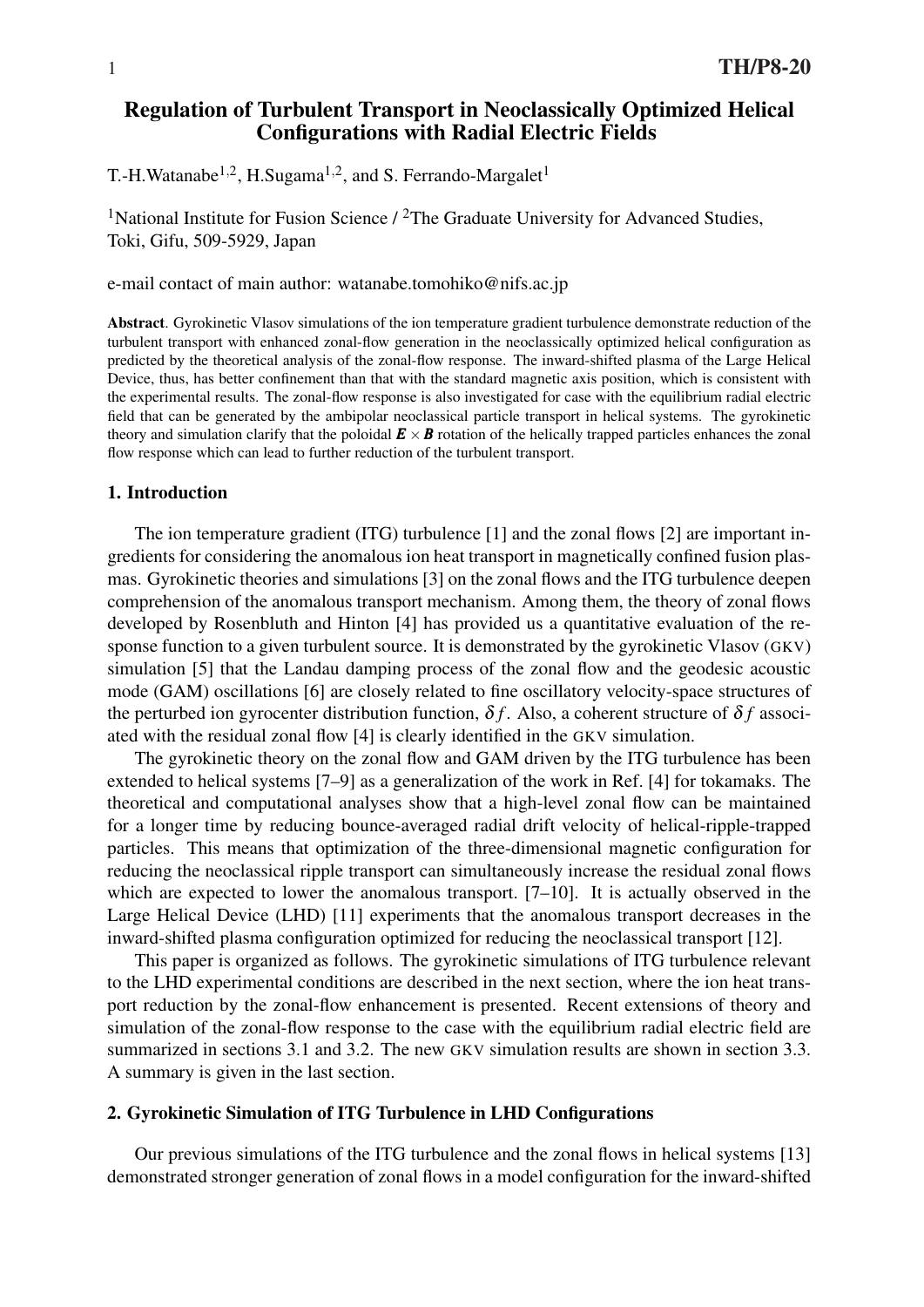LHD plasma, while the obtained ion heat transport in the inward-shifted case was higher than that in the standard one in contrast to the LHD experimental results. This is attributed to remarkably larger growth rates of the ITG mode in the inward-shifted case. Also, the stationary zonal-flow structure effectively regulating the turbulent transport was not clearly observed in the simulations. In our recent study [9] on the linear ITG stability and the zonal-flow response for the inward-shifted and standard configurations relevant to the LHD experiments, it is found that stabilizing effects of the smaller safety factor and the stronger magnetic shear associated with the inward plasma shift decrease the difference of the ITG mode growth rates between the two cases. Also, specified changes in the helical field components, the safety factor, and the aspect ratio show that an initially given zonal flow keeps a higher level for a longer time in the inward-shifted configuration than that in the standard one. In this section, we describe results of our recent nonlinear GKV simulation implemented with the relevant magnetic field parameters where we could confirm generation of large zonal flows enough to reduce the ion heat transport in the inward-shifted plasma [14].

### 2.1. Simulation Model

By using the GKV code [5, 13], we numerically solve the nonlinear gyrokinetic equation [15] for the perturbed ion distribution function,  $\delta f$ , in the low- $\beta$  electrostatic limit with the assumption of a large-aspect-ratio torus. The equilibrium background component of ions are assumed to be Maxwellian  $F_M$ . We employed the Lenard-Bernstein collision term,  $C(\delta f)$ . The toroidal flux tube model [16] with the field-aligned coordinates of  $x = r - r_0$ ,  $y = \frac{r_0}{q_0}$  $\frac{r_0}{q_0}$  [ $q(r)\theta - \zeta$ ], and  $z = \theta$  is applied in the GKV code for the ITG turbulence simulation, where  $q(r)$  stands for the safety factor, and  $q_0 = q(r_0)$ .

In application of the GKV code to the helical system, we have introduced the equilibrium model for the LHD plasmas as given below. The averaged minor radius,  $r_0$ , is defined by  $\Psi_t$  =  $\pi B_0 r_0^2$  where  $\Psi_t$  means the toroidal flux. The toroidal and helical effects of the confinement field are introduced by the change of magnetic field strength,

$$
B = B_0 \left\{ 1 - \varepsilon_{00}(r) - \varepsilon_t(r) \cos z - \sum_{l=L-1}^{l=L+1} \varepsilon_l(r) \cos[(l-Mq_0)z-M\alpha] \right\},\tag{1}
$$

where the parameters representing the toroidicity and helicity are assumed to be small, such that  $\varepsilon_t = r_0/R_0 \ll 1$  and  $|\varepsilon_t| \ll 1$ , respectively. The major radius is denoted by  $R_0$ . The poloidal and toroidal periodicities of the helical field are represented by *L* and *M*. For LHD,  $L = 2$  and  $M = 10$ . The averaged normal curvature is also taken into account such that  $\varepsilon'_{00} = d\varepsilon_{00}/dr$  [17]. We consider major side band helical components of  $\varepsilon_{L-1}$  and  $\varepsilon_{L+1}$ . The detailed parameters of  $\varepsilon_{00}$ ,  $\varepsilon_t$ ,  $\varepsilon_l$  and their radial derivatives relevant to the LHD experiments are introduced in Ref. [9] for the inward-shifted and standard configurations. We also set the field-line label  $\alpha$  to be constant ( $\alpha = 0$ ) because the local analysis of the linear ITG instability in helical systems shows the weak dependence on  $\alpha$  [18]. See Ref. [5,9, 13] for more details of the GKV code and its application to the helical configurations.

### 2.2 Simulation Results

As shown in the previous subsection, magnetic configuration models relevant to the LHD experiments with the inward-shifted and standard plasma positions [9] are employed in the GKV code for simulating the ITG turbulent transport and zonal-flow generation. We carried out the ITG turbulence simulations for the two model configurations [14]. Color contours of the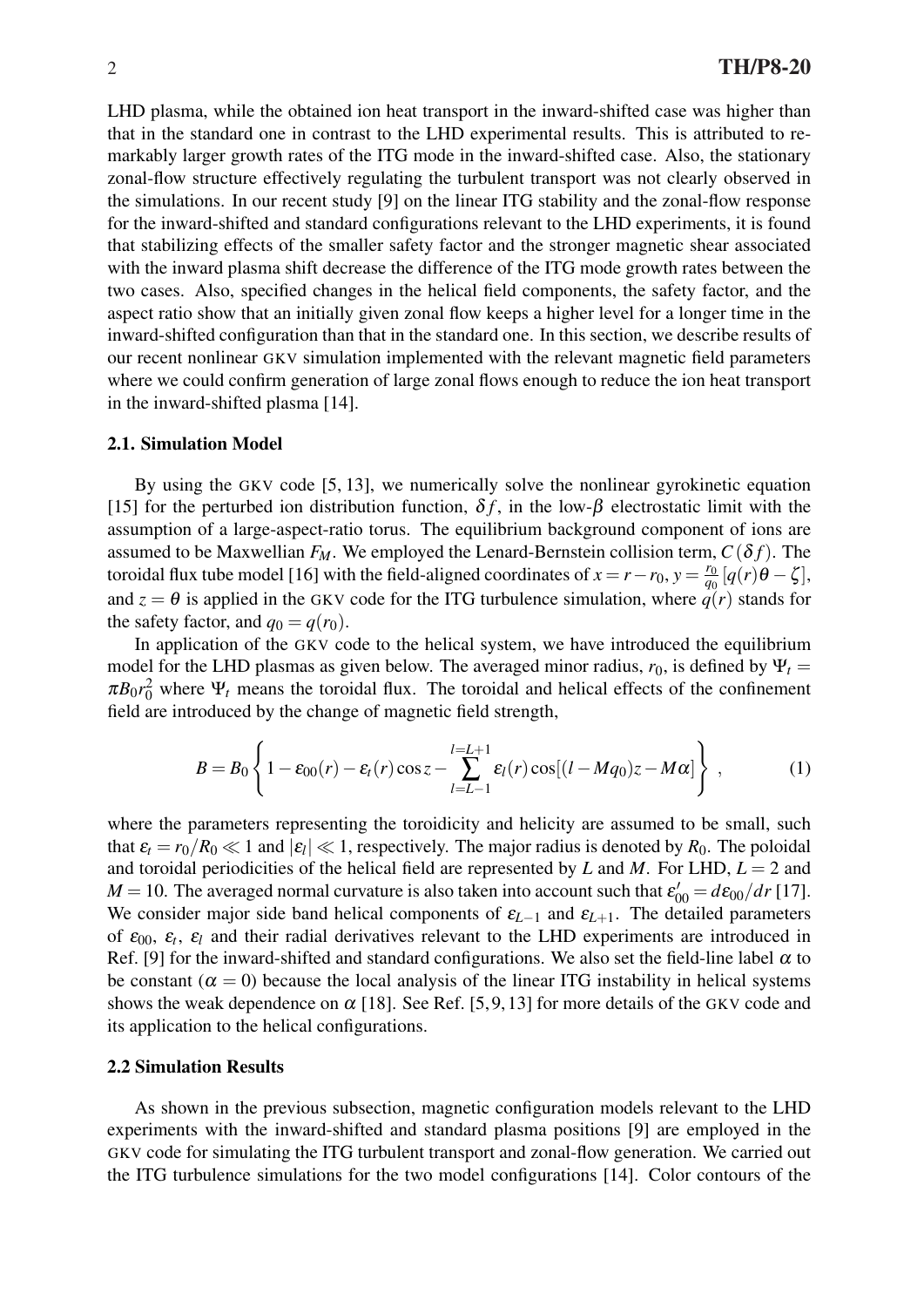electrostatic potential  $\phi$  in the steady ITG turbulence are plotted in Fig. 1, where the collision frequency is negligibly smaller than the linear ITG mode growth rates. The ballooning-type mode structure of the ITG instability observed in the linear growth phase is destroyed in the latter turbulent state by the self-generated zonal flows. For the inward-shifted configuration shown in Fig. 1 (left), we see clear structures of poloidal  $\mathbf{E} \times \mathbf{B}$  zonal flows in the potential profile mapped on the poloidal cross section, while more isotropic  $E \times B$  vortices are observed in the standard case [see Fig. 1 (right)].



*FIG. 1: Color Contours of the electrostatic potential* φ *of the zonal flow and the ion temperature gradient (ITG) turbulence obtained by the* GKV *simulation for inward-shifted (left) and standard (right) model configurations of the Large Helical Device (LHD). Normalization is chosen as e*φ*Ln/Te*ρ*<sup>i</sup> .*

Spatio-temporal profiles of the zonal-flow potential averaged on the flux surface are plotted in Fig. 2, where the coherent radial structure of the flux-surface averaged potential,  $\langle \phi \rangle$  is clearly found in the inward-shifted case shown in the left panel. The zonal-flow amplitude generated in the inward-shifted case is much higher than that of the standard configuration shown in the right panel. Fluctuating components of  $\langle \phi \rangle$  in the radial-temporal space dominate in the standard case. The larger zonal-flow generation in the inward-shifted case agrees with results from the linear analysis of the zonal-flow response [7–9], which predicts a larger zonal-flow response to a given source in neoclassically optimized helical configurations. The peak value of the time-averaged zonal-flow potential  $\langle \phi \rangle \approx 4.5T_e \rho_i/eL_n$  for the inward-shifted plasma is about six times larger than the largest amplitude of  $\langle \phi \rangle \approx 0.74 T_e \rho_i / eL_n$  for the standard case. The stationary zonal flow strongly excited in the inward shifted case regulate the ITG turbulence, and leads to ion heat transport reduction.

Time-history of the ion heat transport coefficient  $\chi$ <sup>*i*</sup> is plotted in Fig. 3. Although the linear ITG instability grows slightly faster and causes the higher peak value of  $\chi_i$  for the inwardshifted configuration than for the standard case, the time-averaged value of  $\chi_i \approx 1.27 \rho_{ti}^2 v_{ti}/L_m$ in the saturated ITG turbulence  $(t > 60L_n/v_{ti})$  for the former case is about 30% smaller than that of  $\chi_i \approx 1.78 \rho_{ti}^2 v_{ti}/L_n$  for the latter one. The evident transport reduction in the inwardshifted case is attributed to the enhanced zonal flows in the optimized helical configurations for decreasing neoclassical ripple transport, which provides a physical explanation to the confinement improvement found in the inward-shifted LHD plasma. Obvious stationary zonal-flow structures and turbulent-transport reduction shown in Figs. 1–3 for the inward-shifted case were not found in our previous simulations using simpler model configurations [13].

### 3. Effects of Equilibrium Radial Electric Fields on Zonal Flows

The gyrokinetic theory on zonal flows in helical systems suggest further enhancement of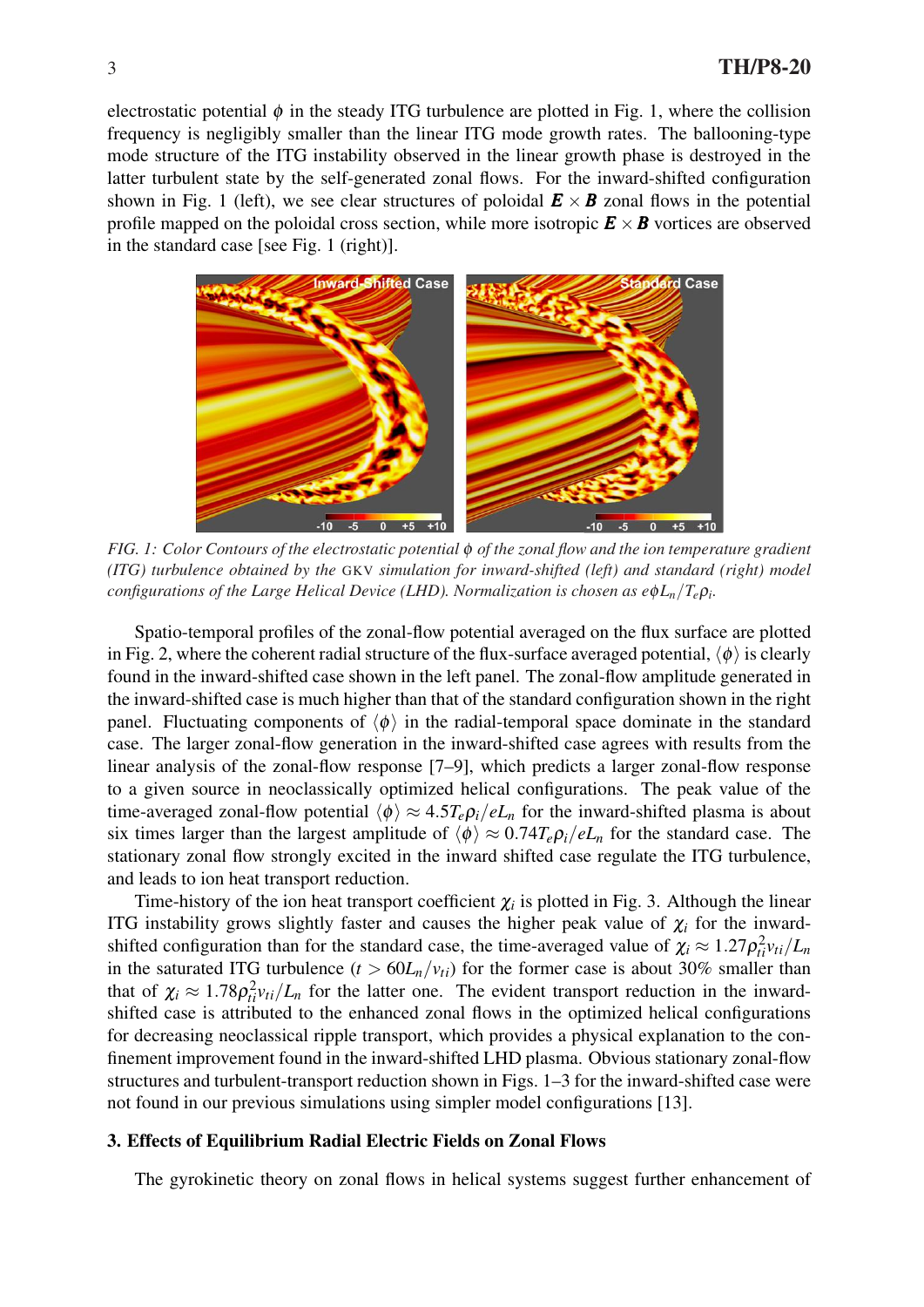

*FIG. 2: Spatio-temporal profile of the zonal-flow potential in the ion-temperature-gradient turbulence for the inward-shifted (left) and the standard (right) LHD configurations.*



*FIG. 3: Time-history of the ion heat conductivity* <sup>χ</sup>*<sup>i</sup> for the inward-shifted (red) and the standard (green) LHD configurations.*

zonal flows and resultant transport reduction, when the equilibrium radial electric field produces the poloidal  $\mathbf{E} \times \mathbf{B}$  rotation of helical-ripple-trapped particles with reduced radial displacements [19, 20]. We have theoretically and numerically investigated the zonal-flow response in case with the radial electric field. The GKV code is newly extended so as to include the poloidally rotating  $E \times B$  drift particles. In this section, enhancement of the zonal-flow response by the equilibrium radial electric field is confirmed by means of the new GKV simulations.

### 3.1. Theoretical Analysis

So far, we have neglected the equilibrium radial electric field  $(E_{r0})$  which can be spontaneously generated in helical systems due to the ambipolar neoclassical particle transport. Further enhancement of zonal flows and resultant transport reduction are theoretically expected [20] when  $E_{r0}$  causes poloidal  $\mathbf{E} \times \mathbf{B}$  rotation of helically-trapped particles with reduced radial displacements [19].

In this section, we assume  $E_{r0}$  to be uniform. In this case, regarding the ITG modes,  $E_{r0}$  just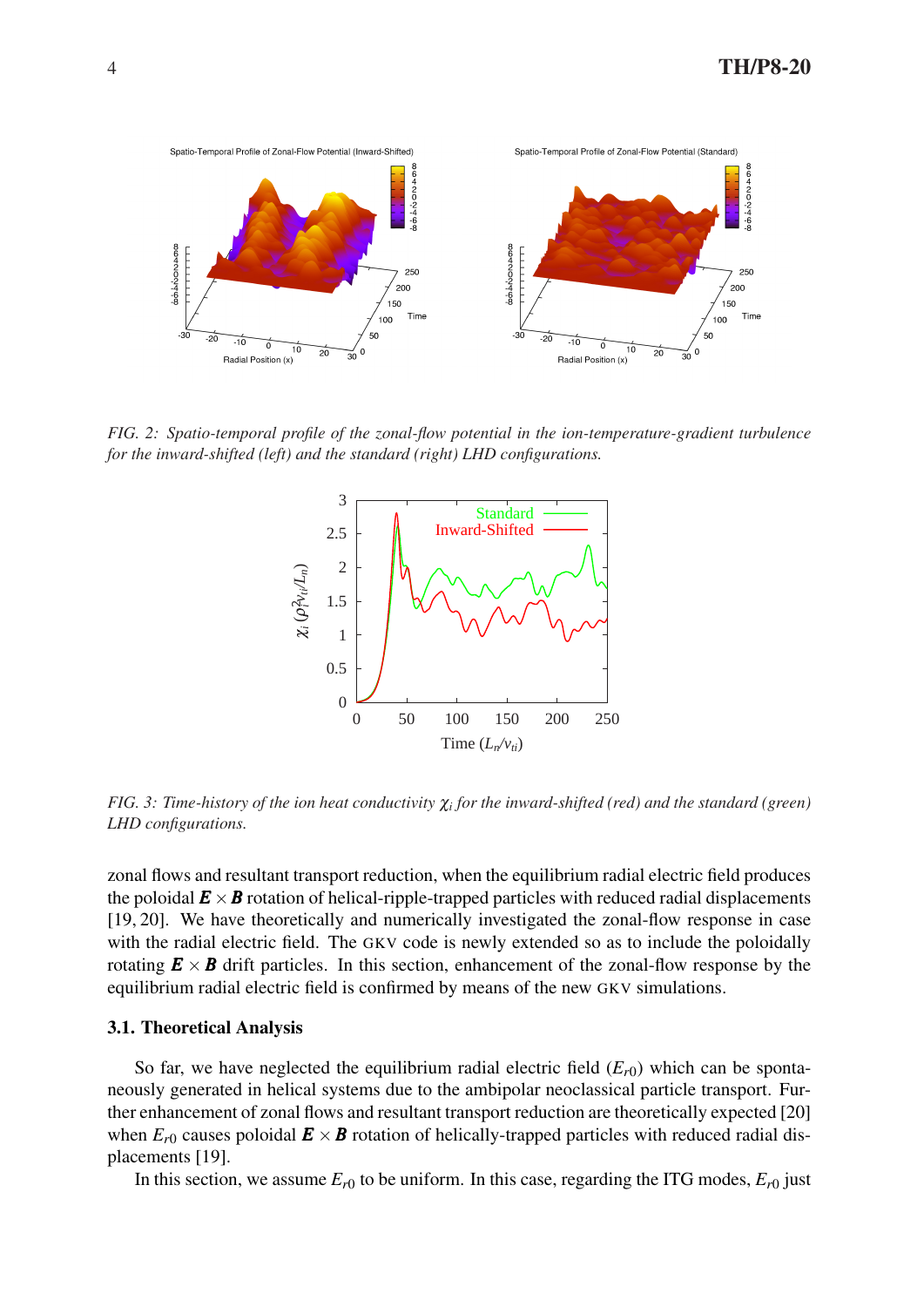gives the Doppler shift of the real frequency. Also, it has no contribution to zonal flows if the equilibrium is symmetric with respect to the field-line label  $\alpha$ . When one considers the explicit  $\alpha$ -dependence of the equilibrium field, however, the perturbed gyrocenter distribution function  $\delta f$  depend on  $\alpha$  through the magnetic drift term even if the zonal-flow potential is independent of  $\alpha$ . In helical systems, therefore, the  $\mathbf{E} \times \mathbf{B}$  drift term associated with  $E_{r0}$  should generally be kept in the gyrokinetic equation in order to investigate the zonal-flow response in the case with the equilibrium radial electric field.

For the helical configuration with the single-helicity component, we have derived the response kernel of zonal flows in the long time limit [20],

$$
\mathscr{K}_{Er} = \left[1 + G + \frac{15}{8\pi} (2\varepsilon_h)^{1/2} \left(\frac{\varepsilon_t v_{ti}}{r\omega_\theta}\right)^2 \left(1 + \frac{T_e}{T_i}\right)\right]^{-1} \tag{2}
$$

where the shielding term due to radial drift motions of the helical-ripple-trapped particles is inversely proportional to the square of  $E_{r0}$  with  $\omega_\theta \equiv -cE_{r0}/rB_0$ . We see that, as  $E_{r0}$  increases, the response kernel  $\mathcal{K}_{Er}$  increases and approaches  $1/(1+G)$  where *G* represents the ratio of the neoclassical polarization due to toroidally trapped ions to the classical polarization.

In helical configurations optimized for reduction of the neoclassical transport, such as the inward-shifted plasma in LHD, the enhancement of zonal-flow response due to  $E_{r0}$  is expected to work more effectively than in others because the neoclassical optimization reduces radial displacements of helically-trapped particles during their poloidal  $\mathbf{E} \times \mathbf{B}$  rotation.

#### 3.2. Simulation Model

The theoretical prediction about the effects of the equilibrium radial electric field on the zonal-flow response is examined by the newly-extended GKV simulation. In the present study, we solve the gyrokinetic equation modified for describing the collisionless damping of zonal flows with the equilibrium  $E_{r0}$  in the helical configuration with  $\alpha$ -dependence,

$$
\frac{\partial \delta f}{\partial t} + v_{\parallel} \boldsymbol{b} \cdot \nabla \delta f + \boldsymbol{v}_d \cdot \nabla \delta f - \mu \left( \boldsymbol{b} \cdot \nabla \Omega_i \right) \frac{\partial \delta f}{\partial v_{\parallel}} + \omega_\theta \frac{\partial \delta f}{\partial \alpha} = -\boldsymbol{v}_d \cdot \frac{e \nabla \langle \Phi \rangle}{T_i} F_M \tag{3}
$$

where the field-aligned coordinates of  $x = r - r_0$ ,  $y = r_0 [\theta - \zeta / q]$ , and  $z = \zeta$ , are used with the field-line label  $\alpha = \theta - \zeta / q$ . We choose  $\alpha$  so that  $\mathbf{B} = \nabla \Psi_t \times \nabla \alpha$ . In our previous simulations, we have employed the ballooning representation and the local flux-tube model around a single field line. On the other hand, the new simulation model including the poloidal  $\mathbf{E} \times \mathbf{B}$  rotation of helically trapped particles is poloidally global. The equilibrium electric field is introduced as the fifth term on the left-hand-side of Eq.(3). We define the zonal-flow component of the electrostatic potential by  $\langle \Phi \rangle$ , so as to decouple components of unstable ITG modes that enter through the  $\alpha$ -dependence, where the flux surface average is given by

$$
\langle A \rangle = \int_{-N_{\zeta}\pi}^{+N_{\zeta}\pi} d\zeta \int_0^{2\pi} d\alpha \frac{A(\alpha,\zeta)}{B(\alpha,\zeta)} / \int_{-N_{\zeta}\pi}^{+N_{\zeta}\pi} d\zeta \int_0^{2\pi} d\alpha \frac{1}{B(\alpha,\zeta)} . \tag{4}
$$

The toroidal extent of the simulation domain is denoted by  $\pm N_\zeta \pi$  so that  $N_\zeta/q$  is an integer. No magnetic shear of the confinement field is assumed  $(\hat{s} = 0)$ , since we still consider a radiallylocal region around  $r = r_0$  where the magnetic shear on the zonal flow potential is expected to be small.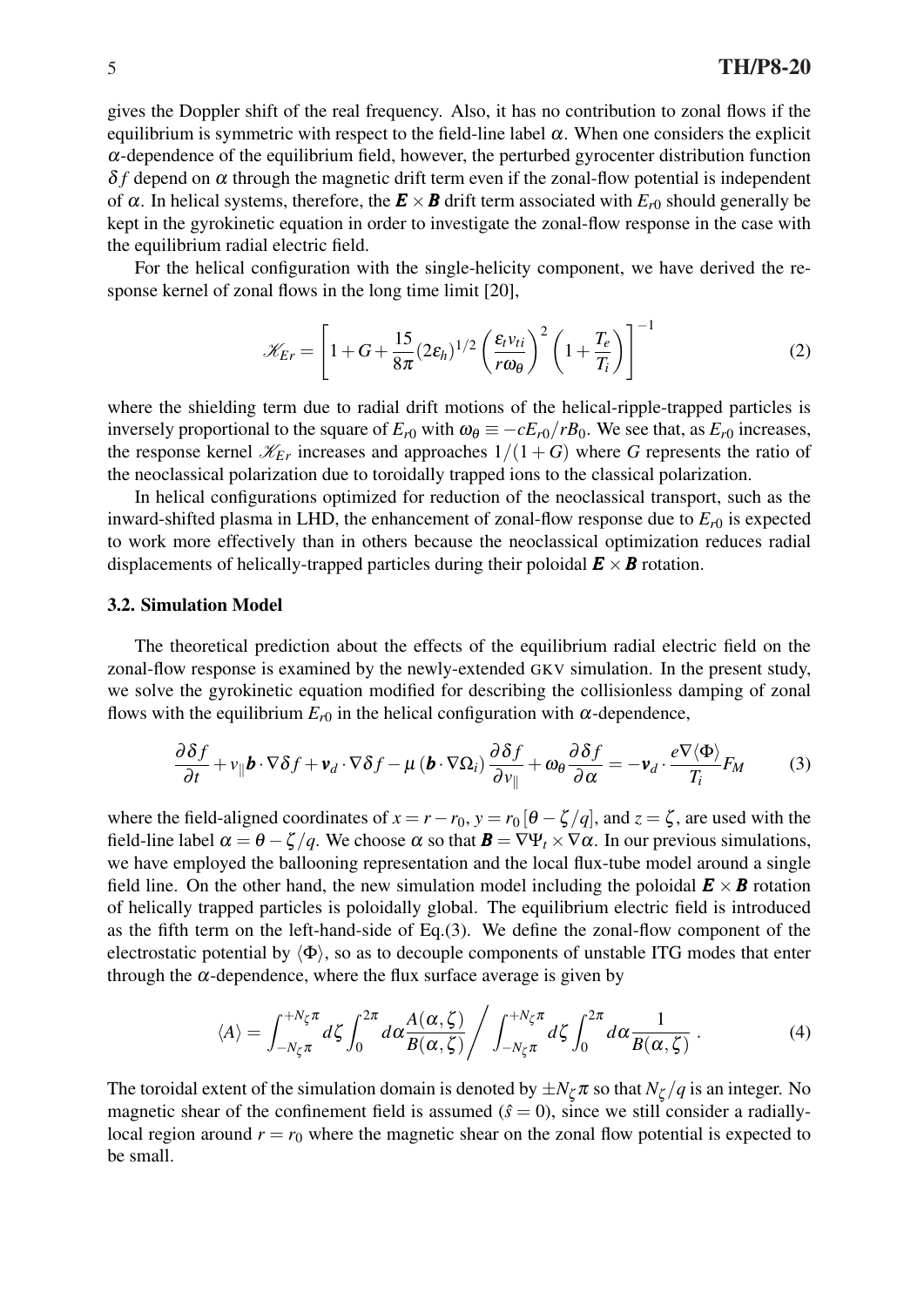The electrostatic potential is given by the quasi-neutrality condition. For simplicity, we assume the hot electron limit of  $T_i/T_e = 0$ , and hence, the density perturbation vanishes in the quasi-neutrality condition. Thus, the electrostatic potential is simply given by

$$
n_0(1 - \Gamma_0) \frac{e\phi_{k_x, k_y}}{T_i} = \int J_0 f_{k_x, k_y} d^3 v \tag{5}
$$

where the Fourier component of  $\delta f$  and  $\phi$  are represented by  $f_{k_x,k_y}$  and  $\phi_{k_x,k_y}$ , respectively. Also,  $\Gamma_0 = e^{-b}I_0(b)$  with  $b = (k_{\perp}v_{ti}/\Omega_{i0})^2$  and  $J_0 = J_0(k_{\perp}v_{\perp}/\Omega_{i0})$ . The zeroth-order Bessel and modified Bessel functions are denoted by  $J_0$  and  $I_0$ , respectively. The weak dependence on α and ζ of the arguments for *J*<sub>0</sub> and Γ<sub>0</sub> is neglected by using  $\Omega_{i0} = eB_0/m_i c$ . We also define  $\Phi_{k_x,k_y} = J_0 \phi_{k_x,k_y}.$ 

#### 3.3. Simulation Results

The new GKV simulations of the collisionless damping of zonal flows are carried out for a model configuration with a single-helicity component of  $L = l = 2$  and  $M = 10$  with  $\varepsilon_l$  $\varepsilon_t = 0.1$  and  $(r_0/\varepsilon_t)(d\varepsilon_{t=2}/dr) = 2$ . The following parameters are employed in numerical simulations: the minor radius  $r_0 = 120\rho_i$ ,  $k_x \rho_i = 0.131$ ,  $q_0 = 1.5$ , and  $N_\zeta = 3$ . The *y* and *z* coordinates of  $-r_0\pi \leq y < +r_0\pi$  and  $-N_\zeta\pi \leq z < +N_\zeta\pi$  are discretized by 128 × 1536 grid points, respectively. The velocity-space of  $(v_{\parallel}, \mu)$  is represented by 256  $\times$  48 mesh points. The *y*-derivative is calculated in the Fourier space of *ky*. Here, as one of the normalization units, we employ the major radius  $R_0$  instead of  $L_n$ .

Numerical simulations are carried out for  $\omega_{\theta}/(v_{ti}/R_0) = 0$ , 5/12, 5/6, and 5/4, respectively. Time-history of the zonal-flow potential  $\langle \phi_{k_x}(t) \rangle$  is plotted in Fig .4 for different  $\omega_{\theta}$ . For larger  $ω_θ$ , the first minimum value of  $\langle φ_{k_x}(t) \rangle$  before  $t = 2R_0/v_{ti}$  increases. After the initial GAM damping  $(t > 6R_0/v_{ti})$ , the zonal-flow potential starts to oscillate. The oscillation period becomes shorter for larger  $\omega_{\theta}$ , and is about  $4.2R_0/v_{ti}$  for  $\omega_{\theta}/(v_{ti}/R_0) = 5/4$  which is a bit shorter than the poloidal rotation period  $2\pi/\omega_{\theta} = 5.0R_0/v_{ti}$ . More importantly, the time-averaged potential after the initial GAM damping is remarkably enhanced by introduction of the equilibrium radial electric field, which is consistent to the theoretical prediction. The time-averaged residual zonal-flow level for  $\omega_{\theta}$  /( $v_{ti}/R_0$ ) = 5/4 is about 2.5 times higher than that for  $\omega_{\theta}$ /( $v_{ti}/R_0$ ) = 0. The present GKV simulation results confirm the zonal-flow enhancement due to the equilibrium radial electric field. More detailed analysis of the residual level and the oscillation frequency found after the GAM damping is currently in progress and will be reported elsewhere.

### 4. Summary

In order to investigate effects of helical magnetic configurations and equilibrium radial electric fields on the ion temperature gradient (ITG) turbulence and zonal flows, we have performed gyrokinetic Vlasov simulations with the GKV code on the Earth Simulator. The simulation result obtained for the inward-shifted configuration of the Large Helical Device (LHD) manifests generation of large-amplitude stationary zonal-flow structures leading to significant turbulenttransport reduction [14], which was not so obviously shown in our previous simulations using simpler model configurations [13]. The present result confirms the theoretical prediction [7, 8] that helical configurations optimized for reducing neoclassical ripple transport can simultaneously improve the turbulent transport with enhancing zonal-flow generation, and also provides a possible explanation to the confinement improvement observed in the LHD experiments of inward plasma shift [12].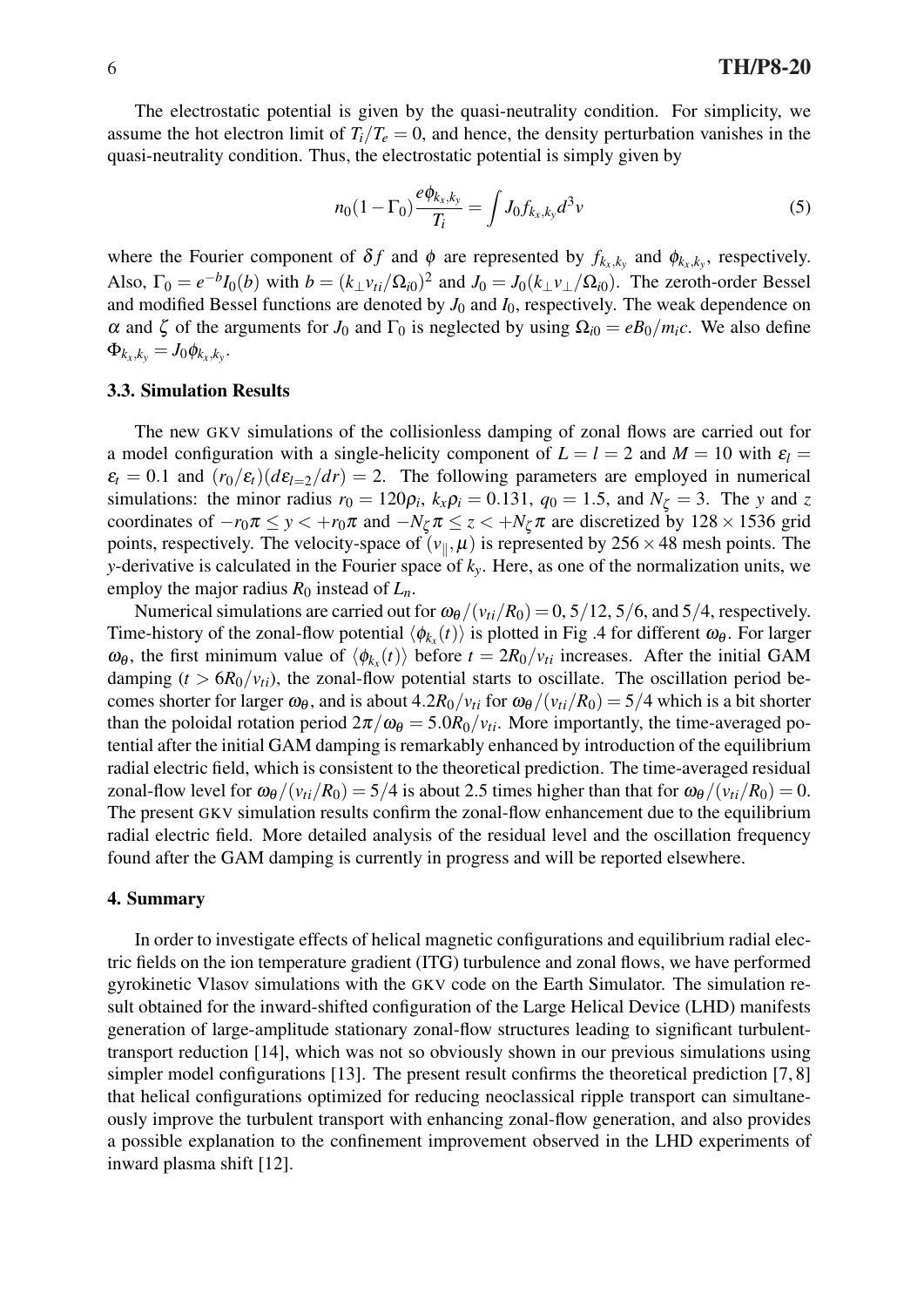

*FIG. 4: Time-history of the zonal-flow potentials,*  $\langle \phi_{k_x}(t) \rangle$  *obtained by the newly extended* GKV *code for cases with equilibrium radial electric field. The poloidal rotation frequency of helical-trapped particles are changed as*  $\omega_{\theta}/(\nu_{ti}/R_0) = 0$ , 5/12, 5/6, and 5/4, respectively.

Recent theoretical analysis [20] predicts further enhancement of zonal flows in the presence of equilibrium radial electric fields which produce poloidal  $E \times B$  rotation of helicalripple-trapped particles with decreased radial displacements. Thus, the anomalous transport is expected to be more effectively reduced by the equilibrium electric fields in neoclassically optimized helical configurations such as the inward-shifted LHD case. Enhancement of the zonal-flow response in case with the radial electric fields are also confirmed by means of the newly-extended GKV simulation code which introduces the poloidal rotation of  $\mathbf{E} \times \mathbf{B}$  drift particles.

The present study demonstrates that a coupling of the neoclassical and turbulent transport mechanisms through zonal flows exists in helical systems, and that it is an important property of helical plasmas for investigating the confinement improvement.

# Acknowledgments

The authors thank Dr. M. Yokoyama, Dr. S. Satake and Dr. H. Yamada for useful discussions on equilibria, stability, GAM oscillations, and transport properties of helical plasmas. This work is supported in part by grants-in-aid of the Ministry of Education, Culture, Sports, Science and Technology (No. 16560727, 17360445, and 17*·*05373), and in part by the National Institute for Fusion Science (NIFS) Collaborative Research Program (NIFS05KKMT001, NIFS06KTAT038, NIFS06KDAD006, NIFS06KNXN060, NIFS08KTAL06, NIFS08KNXN145, and NIFS08KDAD008). Numerical simulations are carried out by use of the Earth Simulator under the support by Japan Agency for Marine-Earth Science and Technology, and by use of the Plasma Simulator and the LHD numerical analysis system at National Institute for Fusion Science.

# Reference

- [1] HORTON, W., Rev. Mod. Phys. **71**, 735 (1999).
- [2] DIAMOND, P.H., ITOH, S.-I., ITOH, K., HAHM, T.S., Plasma Phys. Control. Fusion 47, R35 (2005).
- [3] BRIZARD, A.J., HAHM, T.S., Rev. Mod. Phys. 79, 421 (2007).